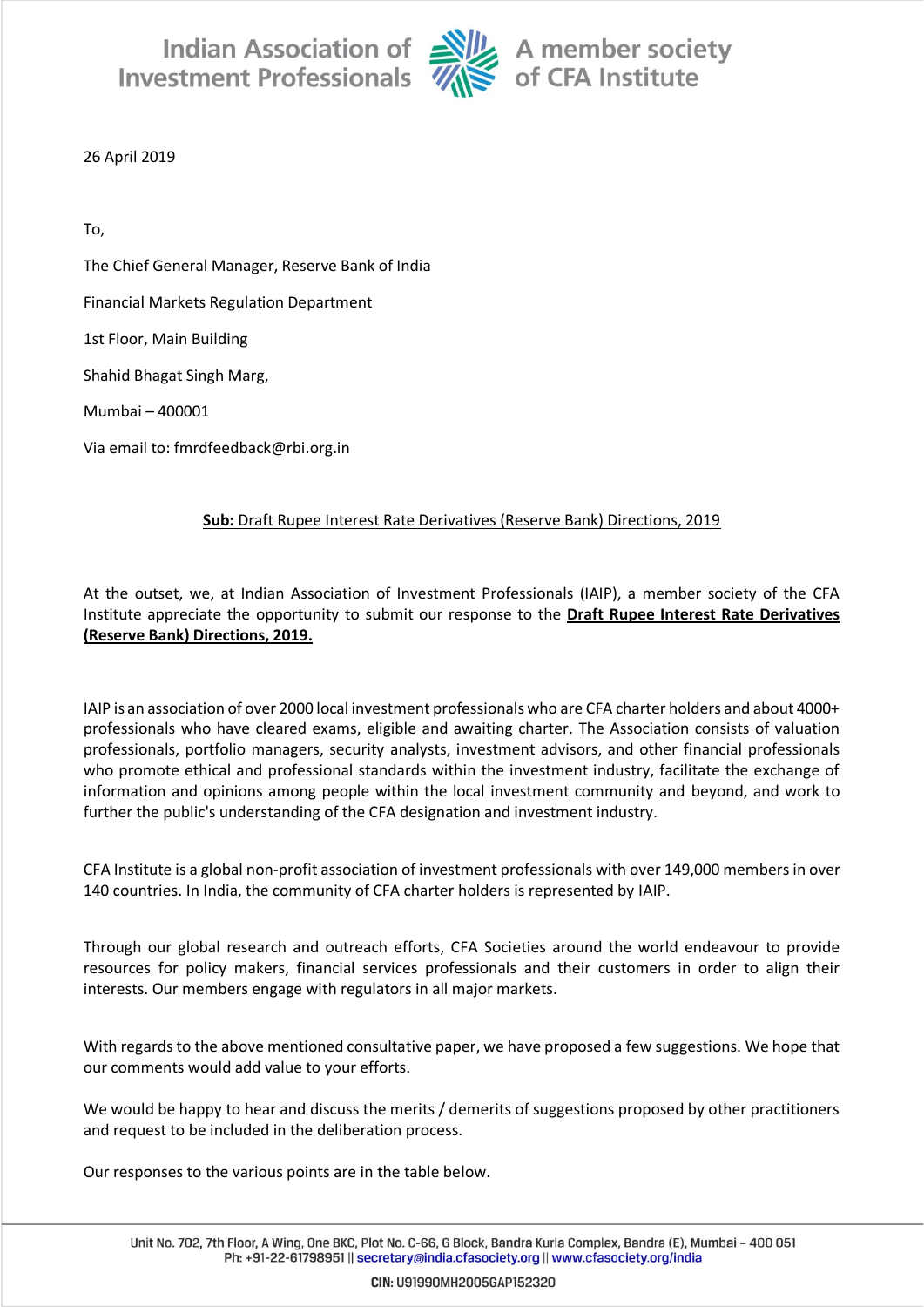Indian Association of Alle A member society<br>Investment Professionals Alle of CFA Institute



| <b>Details of Responder</b>                       |                        |                                                                                                                                                                                                                                                                                      |                                                                                                                                                                                                                                                                                                                                                                                                                                                                                                                                                                                                                                                                                                                                                                                  |  |
|---------------------------------------------------|------------------------|--------------------------------------------------------------------------------------------------------------------------------------------------------------------------------------------------------------------------------------------------------------------------------------|----------------------------------------------------------------------------------------------------------------------------------------------------------------------------------------------------------------------------------------------------------------------------------------------------------------------------------------------------------------------------------------------------------------------------------------------------------------------------------------------------------------------------------------------------------------------------------------------------------------------------------------------------------------------------------------------------------------------------------------------------------------------------------|--|
| Organisation:                                     |                        | Indian Association of Investment Professionals (CFA Society India)                                                                                                                                                                                                                   |                                                                                                                                                                                                                                                                                                                                                                                                                                                                                                                                                                                                                                                                                                                                                                                  |  |
| <b>Contact number:</b>                            |                        | +91 98196 30042                                                                                                                                                                                                                                                                      |                                                                                                                                                                                                                                                                                                                                                                                                                                                                                                                                                                                                                                                                                                                                                                                  |  |
| <b>Email address:</b>                             |                        | advocacy@iaipirc.org                                                                                                                                                                                                                                                                 |                                                                                                                                                                                                                                                                                                                                                                                                                                                                                                                                                                                                                                                                                                                                                                                  |  |
| <b>Postal address:</b>                            |                        | One BKC Tower, Bandra Kurla Complex, Mumbai                                                                                                                                                                                                                                          |                                                                                                                                                                                                                                                                                                                                                                                                                                                                                                                                                                                                                                                                                                                                                                                  |  |
| Comments on the proposals in the draft directions |                        |                                                                                                                                                                                                                                                                                      |                                                                                                                                                                                                                                                                                                                                                                                                                                                                                                                                                                                                                                                                                                                                                                                  |  |
| Sr.<br>No.                                        | <b>Section</b><br>No.  | <b>Direction</b>                                                                                                                                                                                                                                                                     | <b>Rationale</b>                                                                                                                                                                                                                                                                                                                                                                                                                                                                                                                                                                                                                                                                                                                                                                 |  |
| 1.                                                | $\overline{2}$<br>6(f) | Benchmark Interest Rates refer to<br>interest rates administered by a<br>benchmark administrator.<br>Any floating interest rate or price or<br>index used in IRDs in the OTC market<br>shall be a benchmark published by<br>FBIL or any other authorised<br>benchmark administrator. | We fully agree and support the view that the<br>benchmark used for any derivative contract<br>should be transparently calculated by an<br>independent agency.<br>Given that, apart from Overnight Indexed<br>Swaps (OIS), other interest rate swaps have<br>seen thin volumes, we suggest that yields /<br>prices of Government of India securities, as<br>valued or calculated by a benchmark<br>administrator, be allowed as Benchmark<br>Interest Rates.                                                                                                                                                                                                                                                                                                                      |  |
| 2.                                                | $\overline{2}$         | Non-retail users include listed<br>companies/entities or unlisted<br>companies/entities with net-worth<br>of ₹5 billion or equivalent.                                                                                                                                               | We invite your attention to the existing RBI's<br>Master Direction - Risk Management and<br>Inter-Bank Dealings. As per this direction,<br>unlisted corporates can enter into certain<br>foreign exchange products or avail or certain<br>facilities provided their net-worth exceeds ₹2<br>billion.<br>We understand that the IRD draft proposes<br>that non-retail users can use IRDs for hedging<br>and otherwise. Conversely, since IRDs are<br>Rupee denominated, their potential risk, for<br>the same amount of notional, would be lower<br>than foreign exchange products.<br>Hence, we suggest that in the case of IRDs, a<br>similar net-worth number of ₹2 billion be<br>directed. Further we suggest that in case the<br>final Risk Management guidelines (the draft |  |

Unit No. 702, 7th Floor, A Wing, One BKC, Plot No. C-66, G Block, Bandra Kurla Complex, Bandra (E), Mumbai - 400<br>Ph: +91-22-61798951 || secretary@india.cfasociety.org || www.cfasociety.org/india